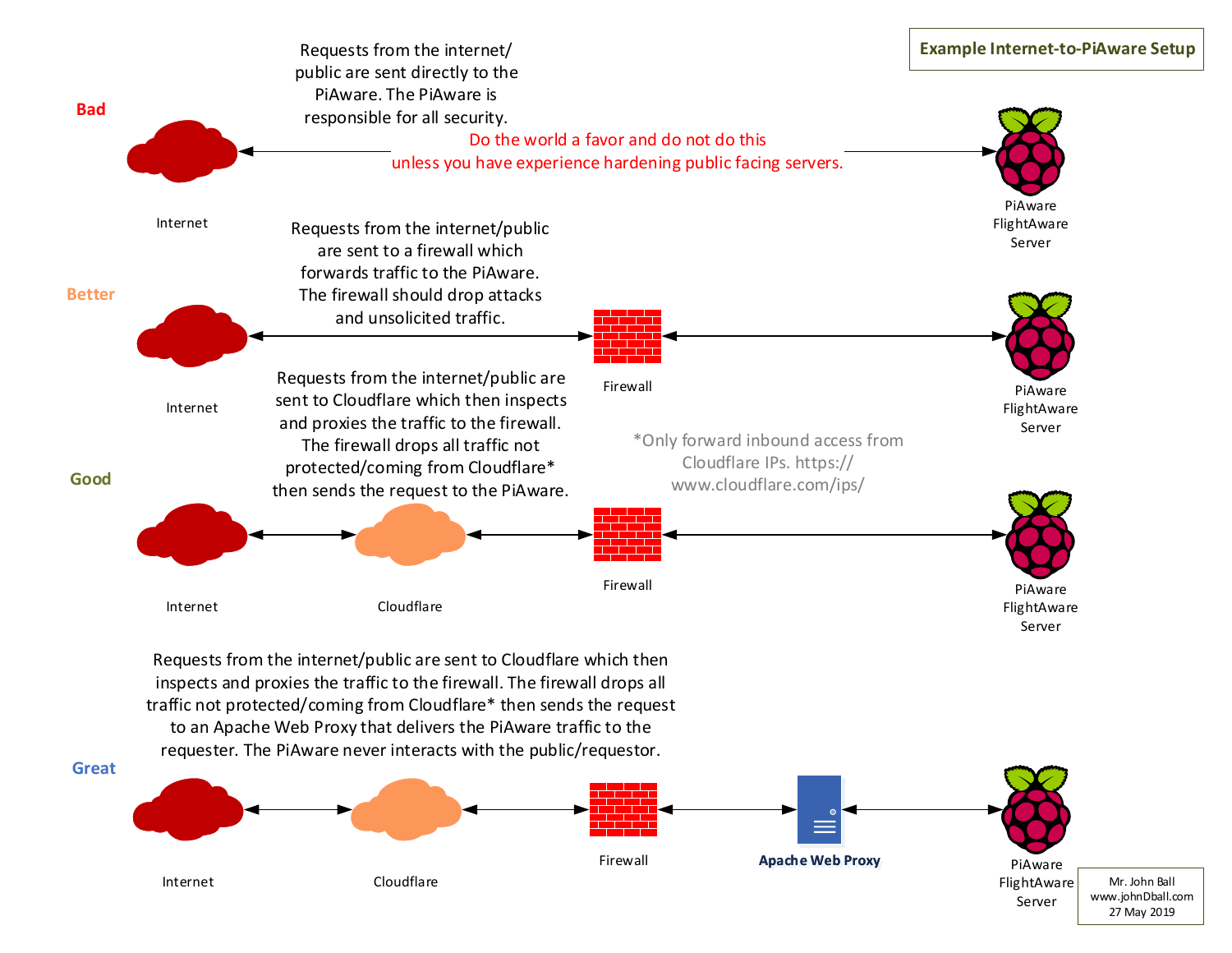Requests from the internet/ public are sent directly to the PiAware. The PiAware is responsible for all security.

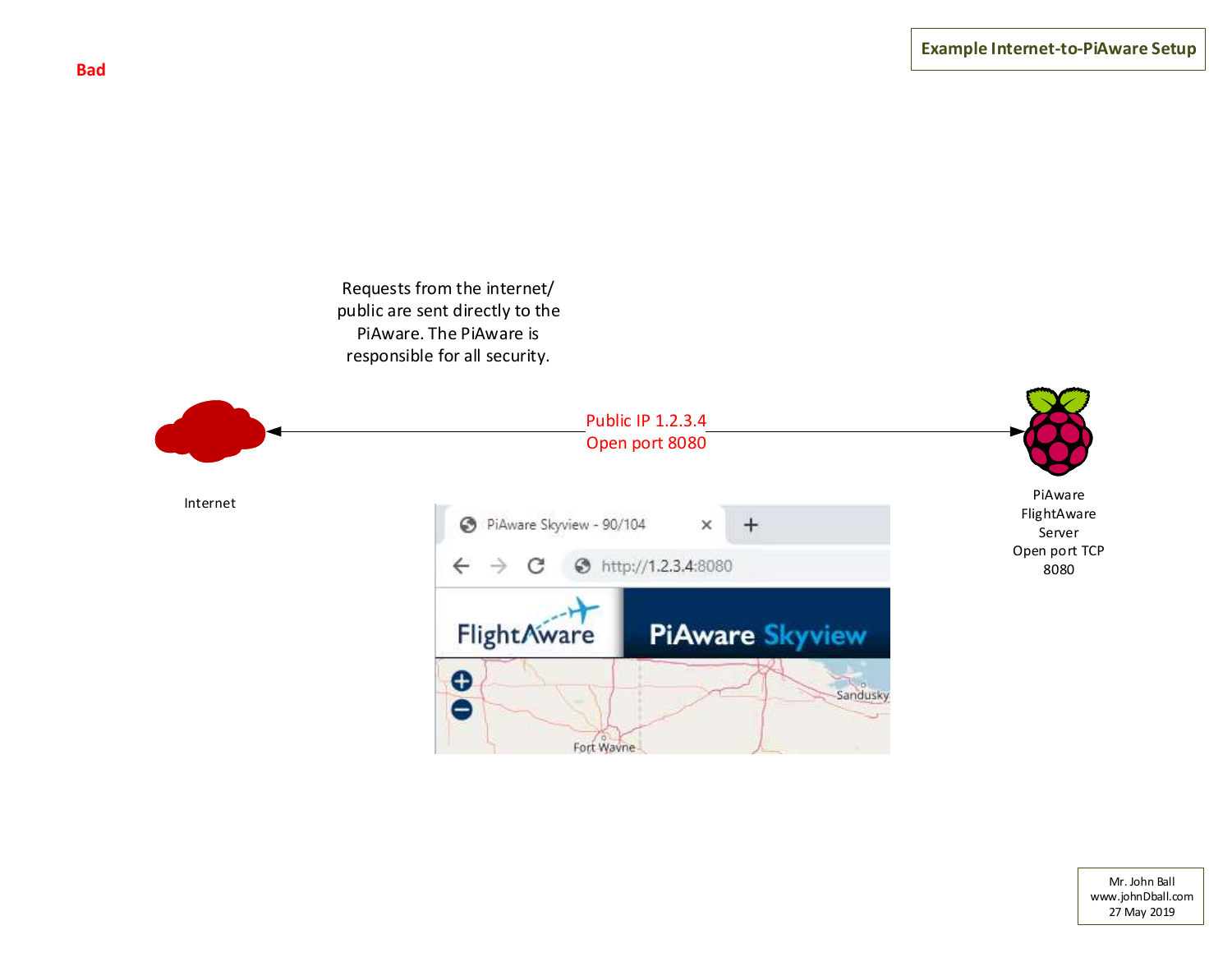## Requests from the internet/public are sent to a firewall which forwards traffic to the PiAware. The firewall *should* drop attacks and unsolicited traffic.

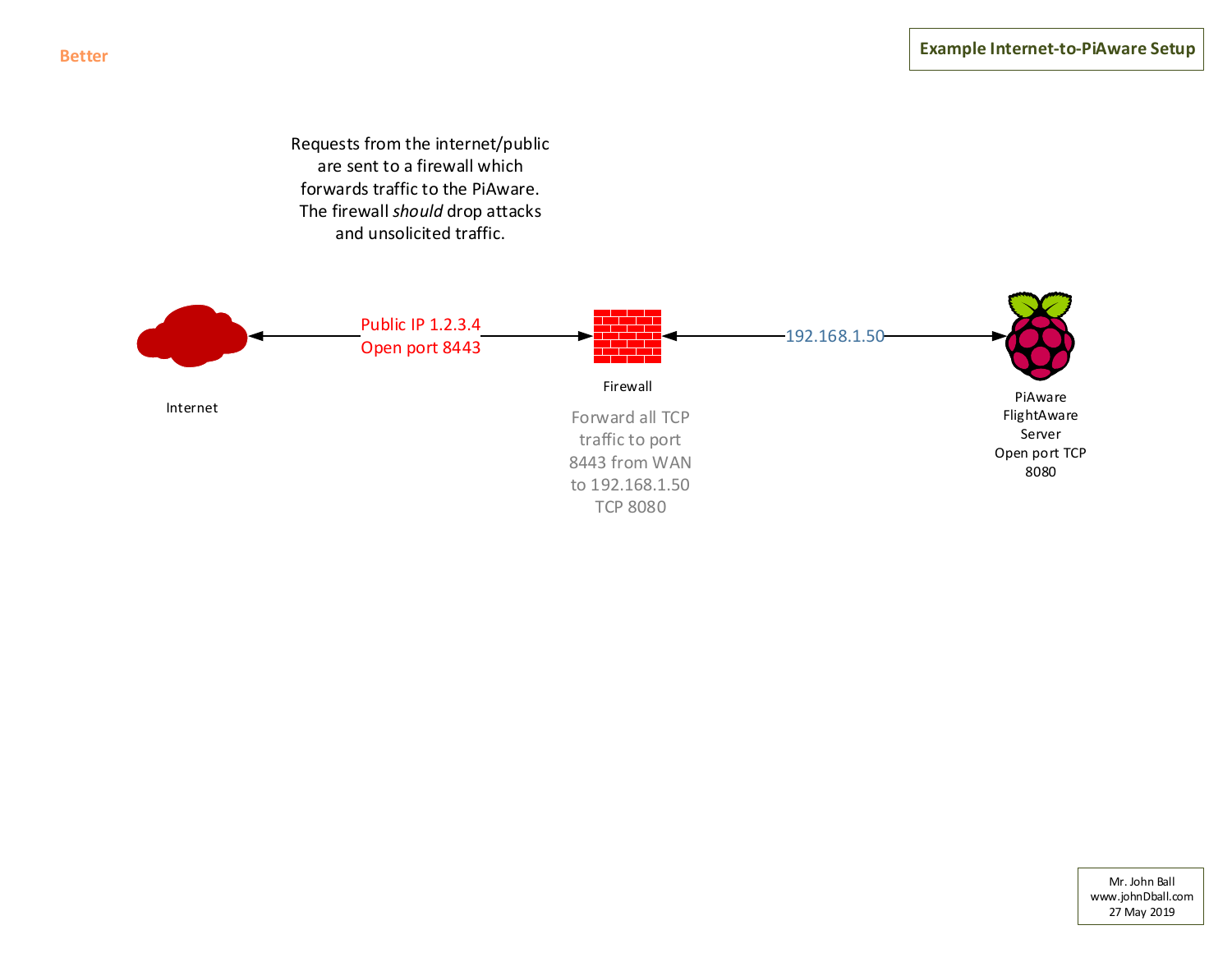



Cloudflare limits certain ports for port forwarding. See: https://support.cloudflare.com/hc/en-us/articles/ 200169156-Which-ports-will-Cloudflare-work-with-

\*Only forward inbound access from Cloudflare IPs. https://www.cloudflare.com/ ips/